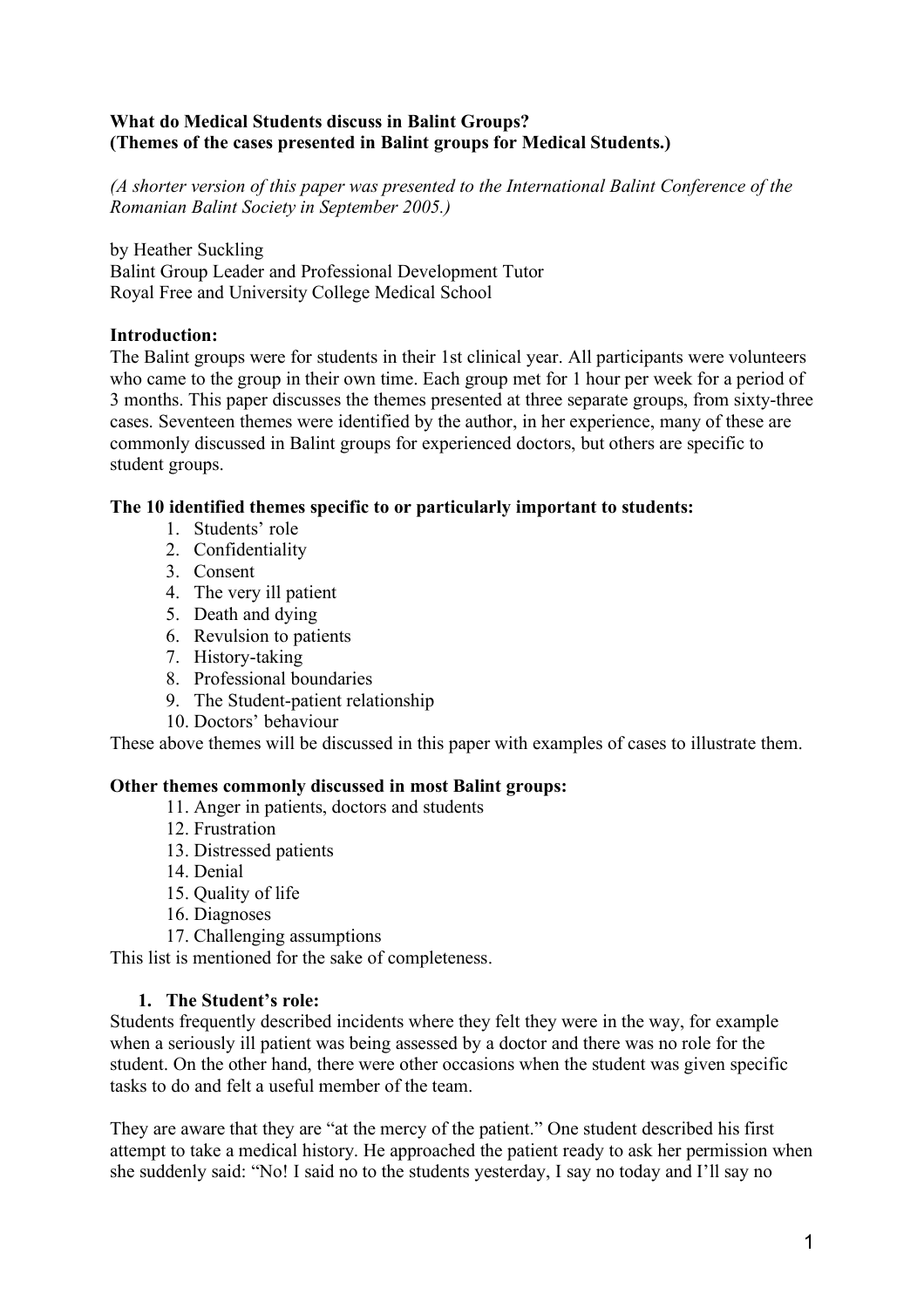tomorrow, I will not speak to students!" The group laughed with him, but they realised how upsetting it was for him to be rejected by his first patient. Later, they began to consider the situation from the patient's point of view. Perhaps she was not feeling well and there may have been many other students approaching her that day.

Another particular difficulty is how to deal with questions from patients or relatives. The students understood the relatives concerns and felt frustrated if they knew the answers, but as students, were not in a position to give them.

Other concerns apply to the teaching they receive in the clinical setting. A student described a situation when he had been asked to take a history from a patient in the respiratory clinic. The patient told him all the medication he was taking, even gave him a list, but the student was surprised he did not have an inhaler and so asked him specifically about that, but the patient insisted that he did not have one. When the patient saw the consultant she asked him the same question and he promptly took four inhalers from his pocket and put them on her desk! After the patient left, she spoke to the student and chastised him, without asking him what had happened. The group asked him if he had explained what the patient had done. The student said he had not because "we are told not to blame the patient." When he was asked how he felt, he said: "wronged!" Further discussion in the group helped him to understand that perhaps his history taking could have been better, perhaps the patient had not understood what he meant, but the feedback from the consultant in this case had not been helpful. The group discussion revealed that clinical teachers often say either: "Good!" or "No that is wrong" without more specific explanation. The students are aware of the time constraints on the doctors, especially in a busy clinic, but such feedback is unhelpful to the students.

# **2. Confidentiality:**

Having been taught the need for privacy when talking to patients, a student described an encounter with an elderly patient from whom she wanted to take a history of constipation. The patient was on an open ward with only a curtain to separate her from the other patients and was hard of hearing. The student wondered what she could do in such a situation.

The difficulty of maintaining confidentiality was discussed. A patient admitted to a student that he had exaggerated his symptoms in order to gain admission. He was an alcoholic who wanted an in-patient detoxification and knew that he would be offered it as an outpatient, so he told the doctors that he was suicidal. What should the student do? Tell the doctors or collude with the patient?

A young man was on the ward after a heart attack. The student clerking him admired some beautiful flowers by the bed and the patient told her that his wife had brought them for him, but he was upset because they could not afford them. He went on to explain that she had schizophrenia and he was desperately worried about their one year old daughter, he was afraid that she might be taken into care. The wife then came in and the student felt very uncomfortable having heard so much about her, but without her giving permission.

## **3. Consent:**

There were several experiences of difficulties about informed consent. One patient was brought to the group who was to undergo surgery for an aortic aneurysm. He was determined that he did not want to hear about the risks, but the doctor was trying desperately to explain them to him. What should one do in these circumstances? They knew it was the doctor's duty to explain, but it seemed almost cruel to the patient.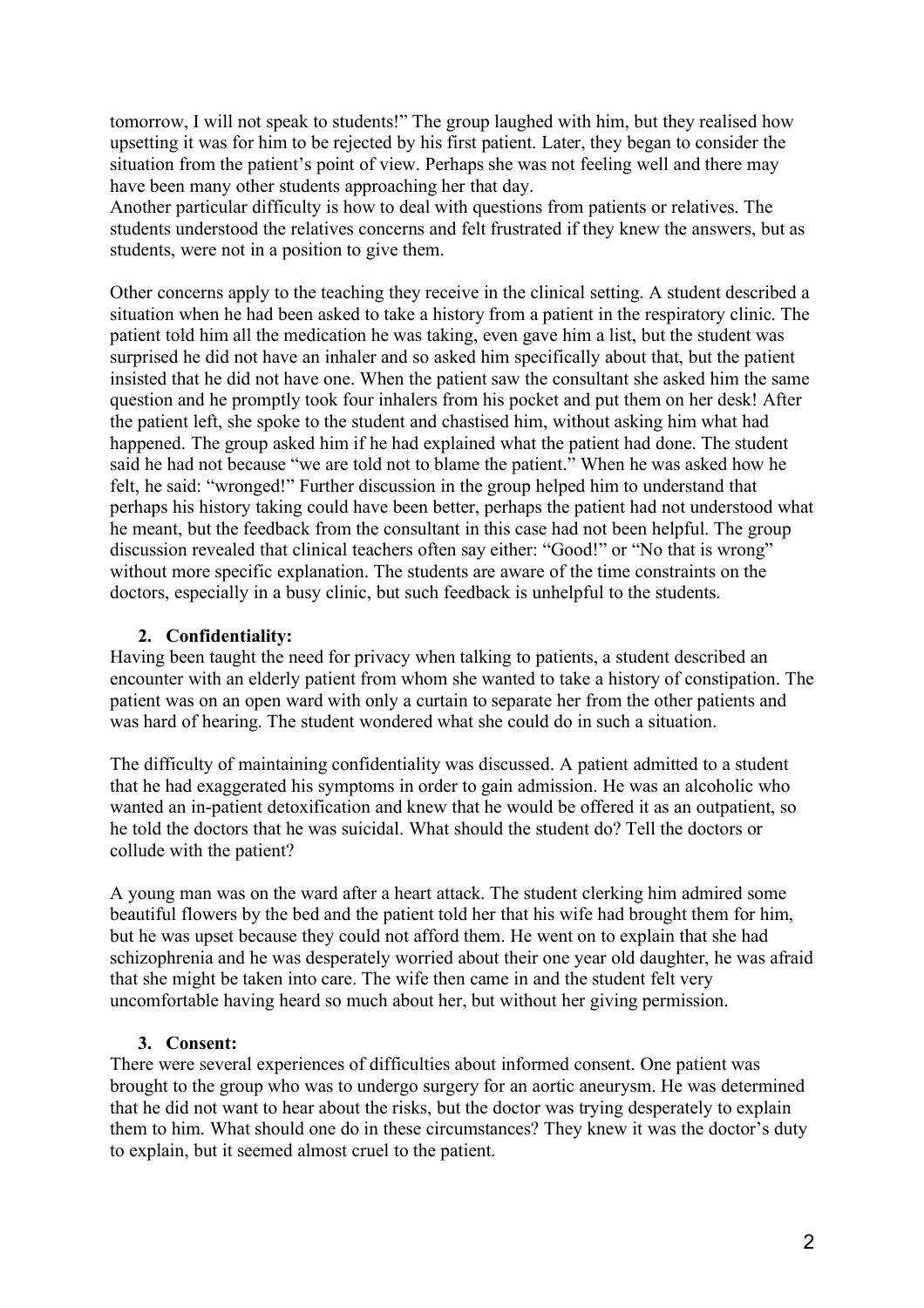Another example was on a ward round. A man in his sixties in severe heart failure asked the consultant if he could go home. The consultant told him initially that he was not well enough, but then reluctantly agreed, warning the patient that he was likely to be readmitted in a day or two. The patient said he thought that he would be better off dead than in hospital. The consultant then told him "I'll put 'not for resuscitation' in your notes. The student was shocked as there had been no discussion and no suggestion that the patient should discuss it further with anyone. He did not feel that the patient had been in a position to give informed consent and so afterwards the student asked the consultant about it. The consultant was clearly "displeased" and replied: "It is what the patient wants."

Another example was of a patient whom the student felt was being coerced by his relative. She saw an elderly man on admission because of rectal bleeding. He was very co-operative and she felt that she had taken a good history, but when the patient's son joined them he told her that his father was demented and his problem was in fact carcinoma of the prostate. He went on to say that his father did not want conventional treatment, he preferred herbal remedies. The student later saw the patient alone and found that he would like to have any treatment that would help, including the recommended chemotherapy. However, when the doctor saw the patient, the son said firmly that his father made it clear that he did not want treatment. The student was able to explain her concern to the doctor who promised to consult the patient without his son.

#### **4. The very ill patient:**

Students have several concerns, how can you approach a seriously ill patient? How do you answer their questions? This may be particularly difficult if you do not know how much the patient knows, and what do you say when it is very serious? A student approached a patient having read that she was awaiting surgery for a pancreatic tumour, but after taking her history she told him that she had already undergone surgery and had been found to have inoperable carcinoma of the gall bladder. Although he had prepared himself that she might have a serious illness, he was shocked to find that she already knew the bad news and he did not know how to react. He said he wanted to run away, but he did stay with her and was amazed how she helped him to speak of other things. What happens if they cry? One student was reacting sympathetically to a patient when he

burst into tears. She was devastated, "My very first patient and I made him cry". In fact she stayed with him and was able to see that in fact it had been her sensitivity that had enabled him to cry.

## **5. Death and dying:**

The students were aware of the risk of them being completely detached from both the patient's and their own emotions in their effort to remain "professional". Indeed sometimes they saw this reflected in doctors' behaviour. A moving story was told by a student who was in the Accident and Emergency Department when a 50 year old man was brought in by helicopter. He had taken cocaine, swallowed bleach and then jumped from the fifth floor of a building. While being treated for his severe injuries his heart stopped and she was asked to do the cardiac compressions, it was the first time that she had carried out resuscitation on a real patient. Soon afterwards he died, the doctors just stated that he was dead and to her horror the whole team moved on to the next case, leaving her alone with the dead patient. There had been no discussion and no one had asked her how she was. She wondered if the patient's history had influenced the doctors' behaviour.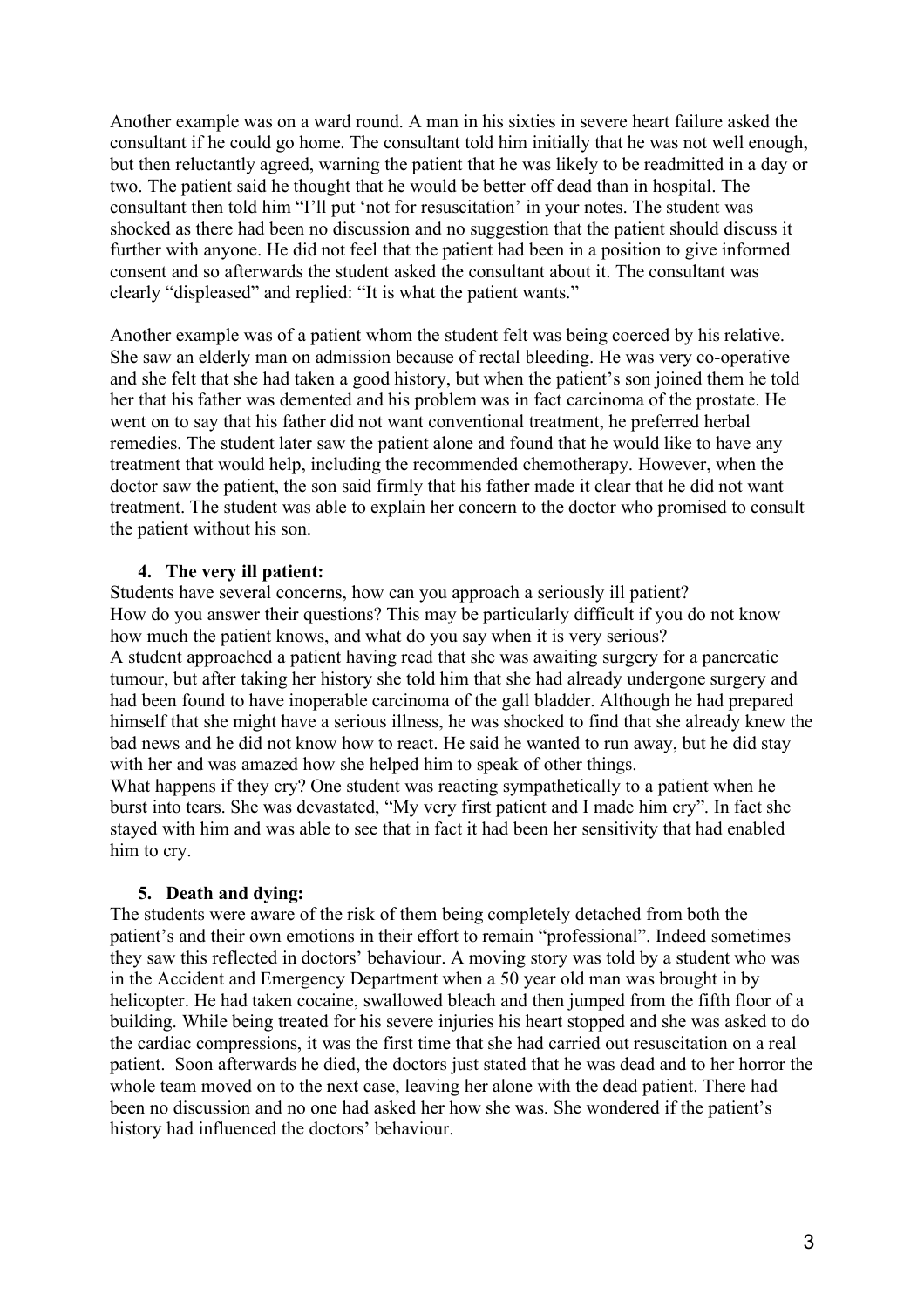The group asked her how she had coped and she said that when she got home she had spoken to a non-medical friend who had reassured her that she had done what she could to help the patient.

#### **6. Revulsion to patients:**

Another issue raised by students was that of coping with their feelings of revulsion on seeing some patients. This may be because of disfigurement or poor personal hygiene or because of prejudices demonstrated by the patient.

One student described seeing a man with a terrible facial disfigurement, she was shocked when she first met him. She needed to take a history from him and as he was with his wife, would have preferred to speak to her rather than the patient. However, she managed to overcome her horror and speak directly to the patient. To her surprise she found that when he began to speak to her she did not even notice his disfigurement.

Another student had been in the Accident and Emergency Department when a very badly burnt woman was brought in. Her hair was charred and it was impossible to tell the colour of her skin. When she was being examined, ash fell on the doctor and the student – she wanted to cry. When she went home she telephoned her mother and burst into tears.

An unkempt and smelly old woman had been seen in outpatients, the doctor knew her and explained that she comes about her swollen ankles, but will not accept any help from the nurses or social services. When he asked her how she was, she said "bloody awful". The student had been impressed by the doctor who had treated her with respect. The group speculated about the possible reasons for her refusing help, was she ashamed? Or afraid of losing her independence?

Another student described a patient on the ward who continually made racist and sexist remarks on the ward. He referred to a nurse as a "black bitch" and told a student that she had "nice breasts". How could one treat him professionally?

## **7. History taking:**

Many difficulties with history taking came up in the groups. For example it was not always possible to find a patient who was willing to be seen by a student. Often the students were asked to see patients in pairs, this had both advantages and disadvantages. It was easier to cover a full history, they were less likely to forget something, but on the other hand it was more difficult to speak about sensitive issues when there were two students present. Sometimes it was difficult to believe the patient's story. A young man on the ward had severe abdominal pain, but he was a known drug addict and the staff did not believe him. The student was concerned that he might be in genuine pain and was troubled as he kept on asking her to get him more morphine.

There were other examples of different students (or doctors) obtaining different histories from the same patient, or the same student getting different stories at different times. On these occasions the students found it difficult to maintain a professional attitude.

Perhaps the commonest difficulty they experienced was the conflict between trying to listen to the patient's own story and taking a full systematic history. How useful were the standard questions? How could they interpret the patient's answers or stories? How could they get silent patients to speak, or garrulous ones to stop talking? Another issue was how to cope with patients who deny or exaggerate their symptoms.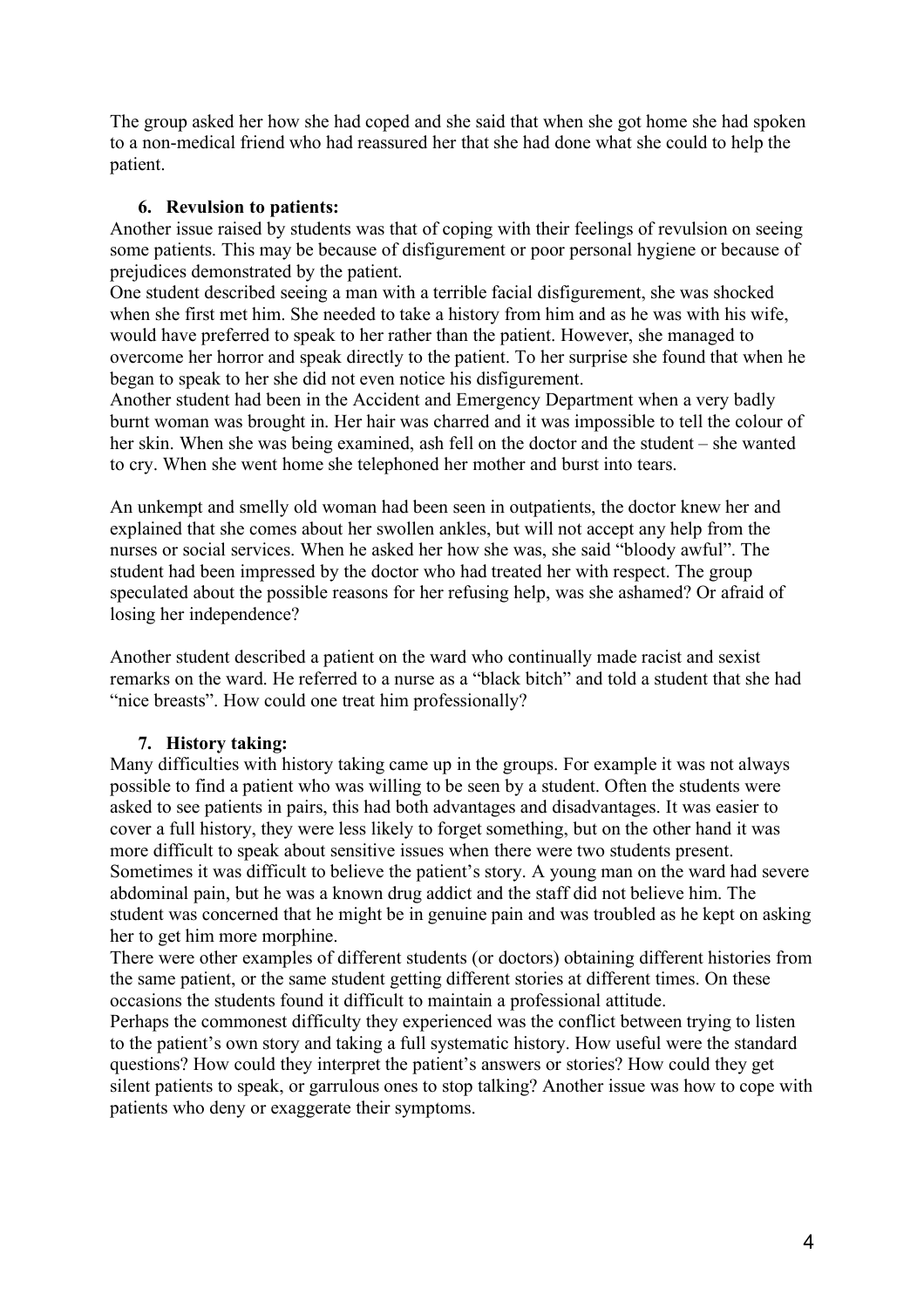## **8. Professional boundaries:**

These issues are common in most Balint groups. Does one behave like a Professional and risk being impersonal or like a friend when it is easy to be over familiar. The students found it particularly difficult to relate to patients of similar ages to their own, particularly of the opposite sex. How do you examine patients whom you may find attractive, or find you attractive?

The question of touch was often mentioned, a specific example is described below. The situation occurred immediately after the terrorist attack in London. Patients who had come to the hospital with minor injuries were asked to remain on the premises for three hours after treatment to ensure that more serious injuries did not go undiagnosed and that they had time to recover from shock. During this time a student was allocated to each patient to look after them, fetch refreshments, help them arrange transport home and make sure they were interviewed by the police. A student in the group was allocated a middle aged business man dressed in a formal suit, who told her that he was "absolutely fine" and wanted to leave. Initially she felt intimidated but realised that his denial was probably due to shock. After a time he began to tell her about his job which was a senior position in a well-known museum. He had just begun this job and was still living more than a hundred miles away so he realised he was going to have difficulty in getting home, because of the serious disruption to all transport in London. He let the student help him and gradually his defences fell away so by the time he left he was looking very sad although he was very appreciative. In the group the student said: "I wanted to give him a hug", but she felt it would be unprofessional to do so. A group member said that perhaps it was she who needed a hug after such an emotional experience, she smiled and said that when she did leave the hospital she had met an old friend and he had given her a hug.

#### **9. The Student – Patient Relationship**

The students recognised the privilege of being able to enter the patients' lives and share some of their experiences and they were surprised how some patients were able to trust them even though they were not yet doctors. They often felt that they were giving nothing to the patient and were a nuisance, but an appreciative patient could help them feel that they were being valued. One example was of a seriously ill patient with jaundice who had clearly developed a good relationship with the student. He was an artist and after having his history taken he asked the student if he could draw his portrait, which he did, and presented it to him. The student was delighted and brought it to show the group.

#### **10. Doctors' behaviour:**

The students were often impressed by the doctors' respect for patients but uncomfortable with the position of power that they hold.

Many examples of doctors' behaviour came up in the group, some of which have been mentioned in this paper. For example, the approach to clinical teaching; good and bad communication with staff, relatives and patients, in particular with relevance to informed consent and patients' autonomy; the respect shown for a patient who aroused feelings of revulsion and difficulties in coping with death.

They also observed situations where they felt patients were being stereotyped. An example of this was given by a student who was working on a surgical ward. The junior doctor advised him not to clerk the patient in the single room because he was "schizophrenic" – he had tried to commit suicide by throwing himself in front of a train. At this stage in his training the student had no experience of psychiatry and assumed that the patient might be dangerous. One day the ward was very busy and the doctor asked this student to take blood for testing from this patient. He entered the room with trepidation, but the patient had smiled at him.